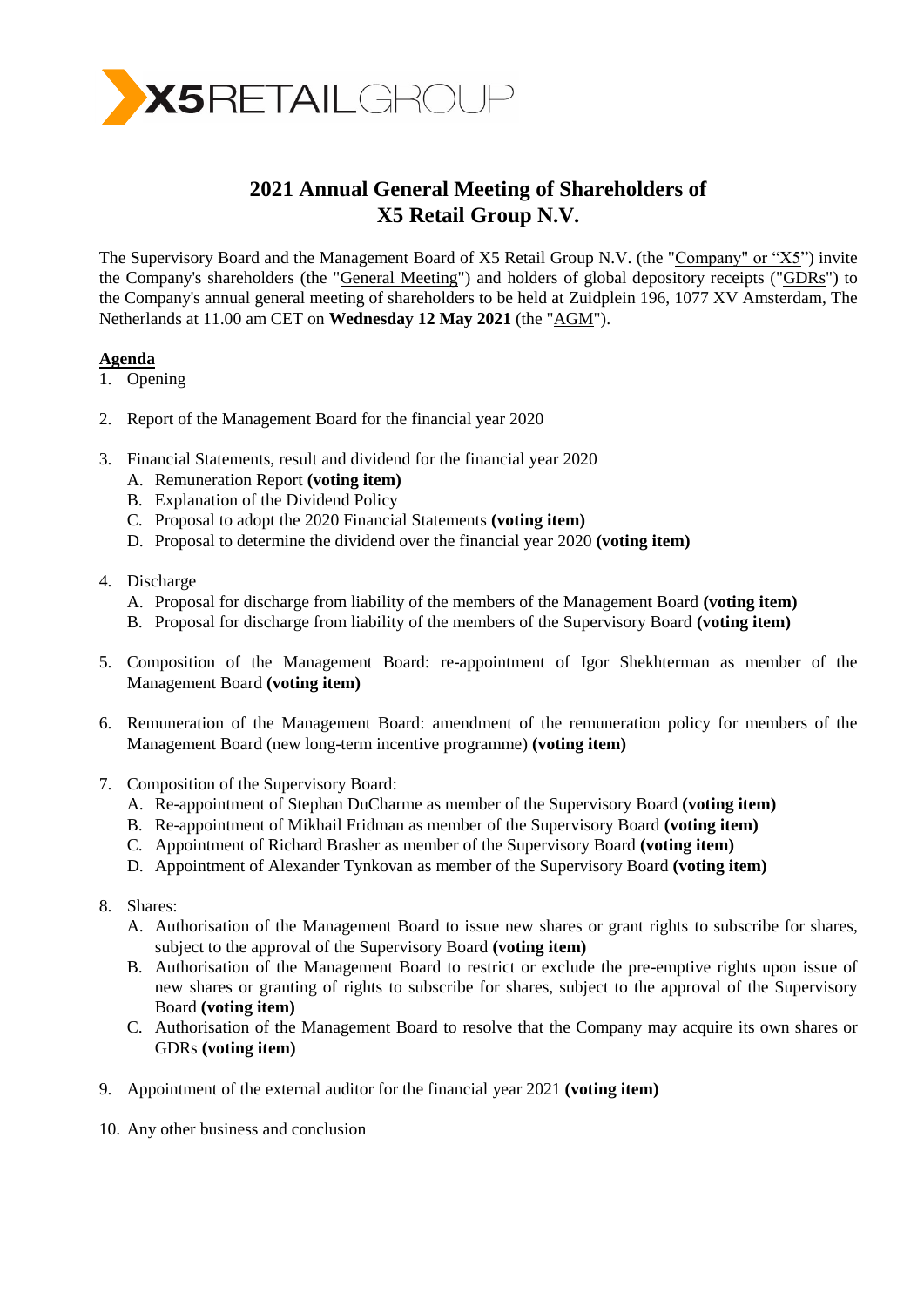

#### Record date

Persons with the right to vote and/or the right to attend the AGM are considered to be those persons who on **14 April 2021** after processing of all debit and credit entries up to and including that day (the "**Record Date**") are registered as holders of global depositary receipts ("**GDRs**") in the register of GDR holders maintained by The Bank of New York Mellon (the "**Depositary**").

The Company's annual report for the financial year 2020 (the "**2020 Annual Report**"), which includes the Company's balance sheet and profit and loss account with the explanatory notes (the "**2020 Financial Statements**"), as well as a copy of the 2020 Remuneration Report and the Remuneration Policy of the Management Board, are available on the Company's website [www.x5.ru](http://www.x5.ru/) and will also be deposited for inspection by the shareholders and other persons entitled to attend the AGM at the Company's offices in Amsterdam, The Netherlands and are available free of charge.

The register of GDR holders maintained by the Depositary indicates the persons entitled to GDRs on the Record Date and entitled to give voting instructions to the Depositary pursuant to the GDR Terms and Conditions. GDR holders may instruct the Depositary with regard to the exercise of voting rights with respect to Deposited Shares (as defined in the GDR Terms and Conditions) by completing, signing and returning to the Depositary the relevant voting documentation forwarded by the Depositary to the GDR holders. The deadline for providing instructions to the Depositary will be specified by the Depositary in the information provided to GDR holders. The Depositary will procure the exercise of voting instructions received from GDR holders by the relevant deadline in accordance with the GDR Terms and Conditions and the normal processes of the Depositary.

GDR holders who wish to vote in person at the AGM will, on request, be granted an exclusive proxy to do so by the Depositary. GDRs holder to whom such exclusive proxy have been granted must notify the Management Board of the Company of their intention to attend and vote at the AGM and must provide the Management Board with a copy of such proxy at least five (5) days prior to the AGM. GDR holders who intend to vote in this manner must provide sufficient proof of identification on admission to the AGM. In addition, if the exclusive proxy has been granted by the Depositary to a GDR holder which is a legal entity, the person who represents such legal entity at the AGM must provide sufficient proof that he is duly authorised to do so by means of a statement from a local lawyer or notary admitted to practice in the jurisdiction of the GDR holder, duly executed and legalised in accordance with the laws of such jurisdiction.

Amsterdam, 19 March 2021

Stephan DuCharme Igor Shekhterman Chairman of the Supervisory Board Chief Executive Officer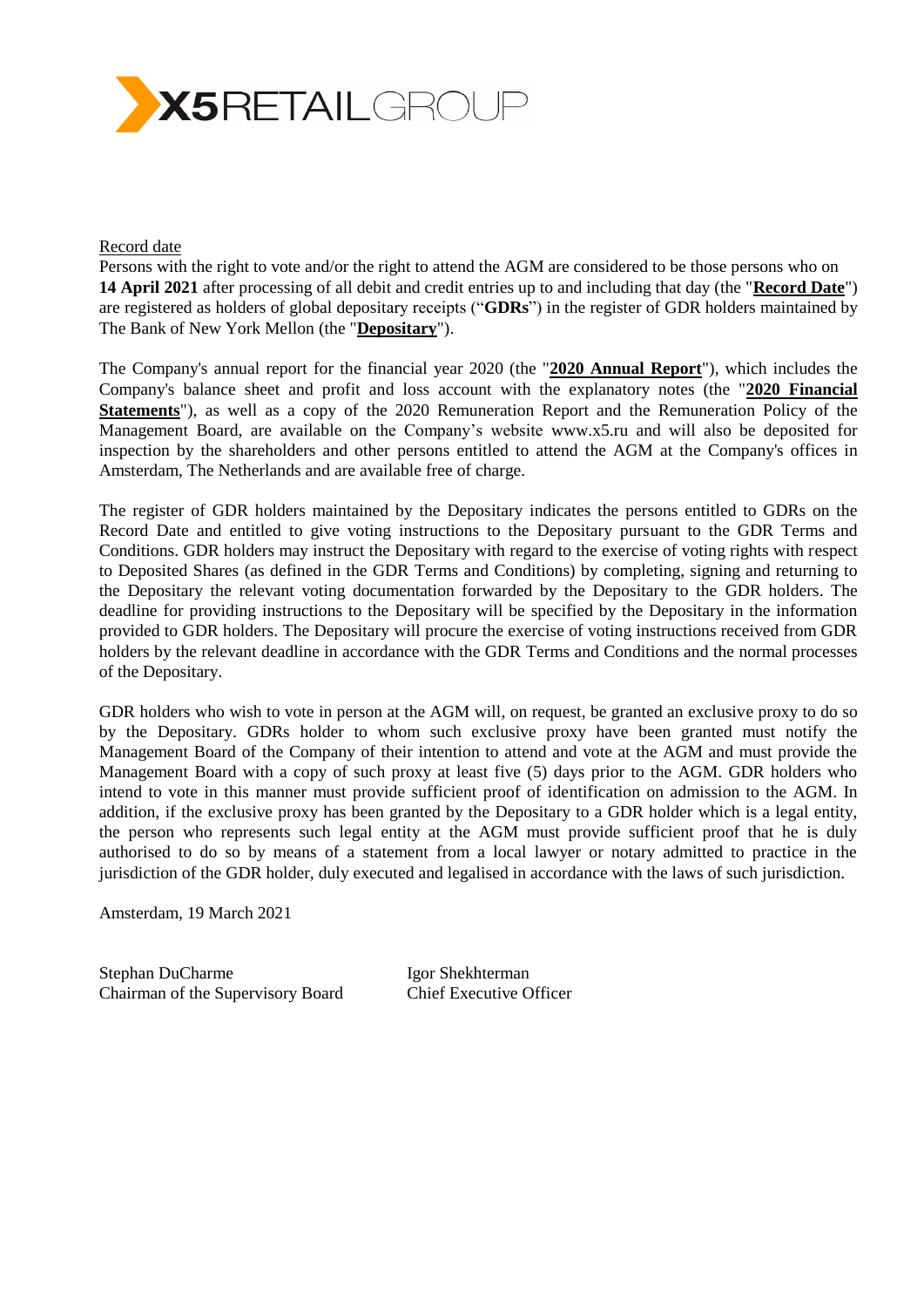

#### **Explanatory Notes to the Agenda**

#### **2. Report of the Management Board for the financial year 2020**

This agenda item includes an account of the financial year 2020, including the report of the Supervisory Board.

## **3. Financial Statements, result and dividend for the financial year 2020**

## **A. Remuneration Report** (voting item)

This item concerns an advisory vote on the Remuneration Report for the financial year 2020, which is set out on pages 167-175 of the 2020 Annual Report and also available as a stand-alone document on the Company's website. The Remuneration Report describes the 2020 implementation of the Remuneration Policies for the Management Board and the Supervisory Board. It is proposed to cast a favourable vote.

## **B. Explanation of the Dividend Policy**

In accordance with the Dutch Corporate Governance Code the policy on additions to reserves and on dividends is dealt with and explained as a separate agenda item.

The Company approved its updated dividend policy in 2020, allowing for bi-annual dividend distributions going forward The dividend policy is to target a payout ratio of at least 25% of the full year consolidated net profit in accordance with IFRS, provided the Company's financial position allows for it. When considering a proposal to pay dividends, the Supervisory Board shall be guided by a target consolidated net debt / EBITDA ratio of below 2.0x as per the end of the year for which the dividend is being proposed. For the year 2020, this policy has resulted in the proposal under agenda item 3D.

#### **C. Proposal to adopt the 2020 Financial Statements** (voting item)

It is proposed to the General Meeting to adopt the 2020 Financial Statements. The 2020 Financial Statements are included in the 2020 Annual Report which is deposited for inspection by the shareholders and other persons entitled to attend the AGM at the Company's offices in Amsterdam, The Netherlands. Copies of the 2020 Annual Report are available on-line on the Company's website, and will also be available for inspection at the AGM.

#### **D. Proposal to determine the dividend over the financial year 2020** (voting item)

The Supervisory Board, in consultation with the Management Board, proposes which part of the profits will be added to the reserves. Within the scope of the dividend policy of the Company as discussed under agenda item 3B, the following proposal is made for the determination and distribution of dividend on global depositary receipts (GDRs).

It is proposed to the General Meeting to determine the dividend for the financial year 2020 at RUB 184.13 per GDR<sup>1</sup>, representing an increase of 66.7% versus 2019. An amount of RUB 73,64 per GDR was paid as interim dividend on 31 December 2020. The remaining amount of RUB 110,49 per GDR shall be paid to GDR holders within 45 days from the date of the AGM in accordance with the dividend policy. The ex-dividend date is 27 May 2021; the record date is set at 28 May 2021. The dividend shall be paid in

 $\overline{a}$ 

<sup>&</sup>lt;sup>1</sup> Gross amount subject to taxes and fees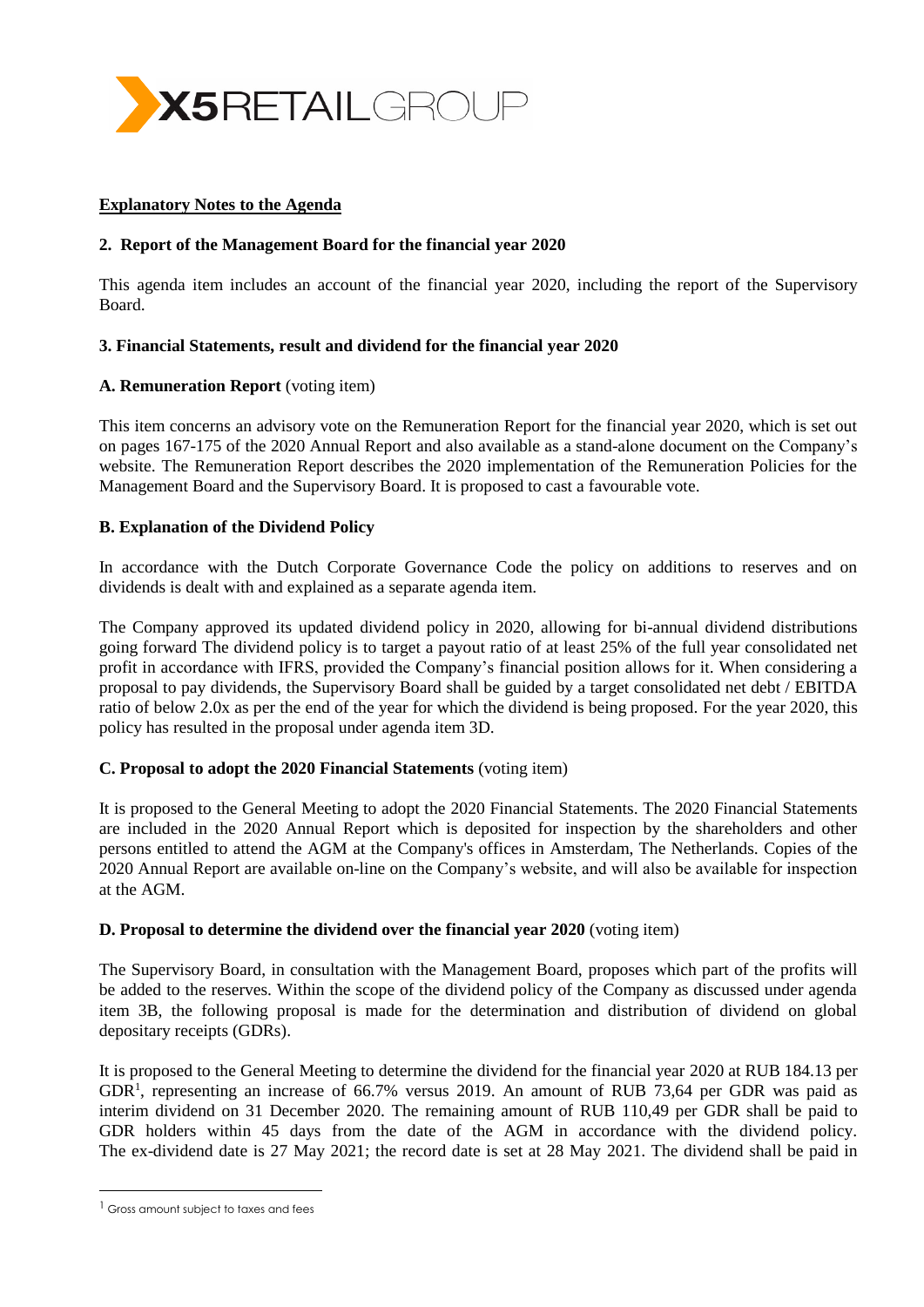

USD, and the Depositary shall announce the final payment date for GDR holders upon the RUB/USD conversion date.

## **4. Discharge**

## **A. Proposal for discharge from liability of the members of the Management Board** (voting item)

It is proposed to the General Meeting to discharge the members of the Management Board in office in 2020 from all liability in relation to the exercise of their duties in the financial year 2020, to the extent that such exercise is apparent from the 2020 Financial Statements or other public disclosures prior to the adoption of the 2020 Financial Statements.

#### **B. Proposal for discharge from liability of the members of the Supervisory Board** (voting item)

It is proposed to the General Meeting to discharge the members of the Supervisory Board in office in 2020 from all liability in relation to the exercise of their duties in the financial year 2020, to the extent that such exercise is apparent from the 2020 Financial Statements or other public disclosures prior to the adoption of the 2020 Financial Statements.

## **5. Composition of the Management Board: Re-appointment of Igor Shekhterman as member of the Management Board** (voting item)

The Supervisory Board proposes to re-appoint Igor Shekhterman as member of the Management Board and CEO for a two-year period ending on the day of the annual general meeting of shareholders to be held in 2023.

Igor Shekhterman (1970), a Russian citizen, was appointed as member of the Management Board and CEO in 2015, and re-appointed in 2019 for a two year term until the AGM in 2021. The Supervisory Board proposes to re-appoint Igor Shekhterman for another 2-year term in view of his experience, his leadership skills and the way he fulfills his role as CEO.

Agreed Package for Igor Shekhterman:

- Base salary RUB 120.000.000
- Short term annual cash incentive based on overall performance of the Company (financial indicators), including financial and non-financial indicators, set by the Supervisory Board. The on-target payout as a percentage of base salary is 100%, contingent on full achievement of the objectives, with a cap at 140% in case of exceptional performance.
- Long term cash incentive under the 2021-2023 long-term incentive plan for members of the Executive Board, as described in the remuneration policy. On-target payout is 300% of base salary, calculated pro rata till date of contract termination (AGM 2023).

Other relevant components:

- Mr. Shekhterman will be entitled to a minimum annual compensation package of USD 4,000,000. Should the minimum annual compensation exceed the total annual remuneration based on fixed and variable components, Mr. Shekhterman will be entitled to the difference payout for the period from starting of his new contract in 2021 till the contract ends.
- Mr. Shekhterman is eligible to a termination compensation of up to USD 5,000,000 at the discretion of the Supervisory Board;
- Subject to compliance with a 12 months non-competition obligation, Mr. Shekhterman shall be entitled to the net sum of RUR 91,750,000.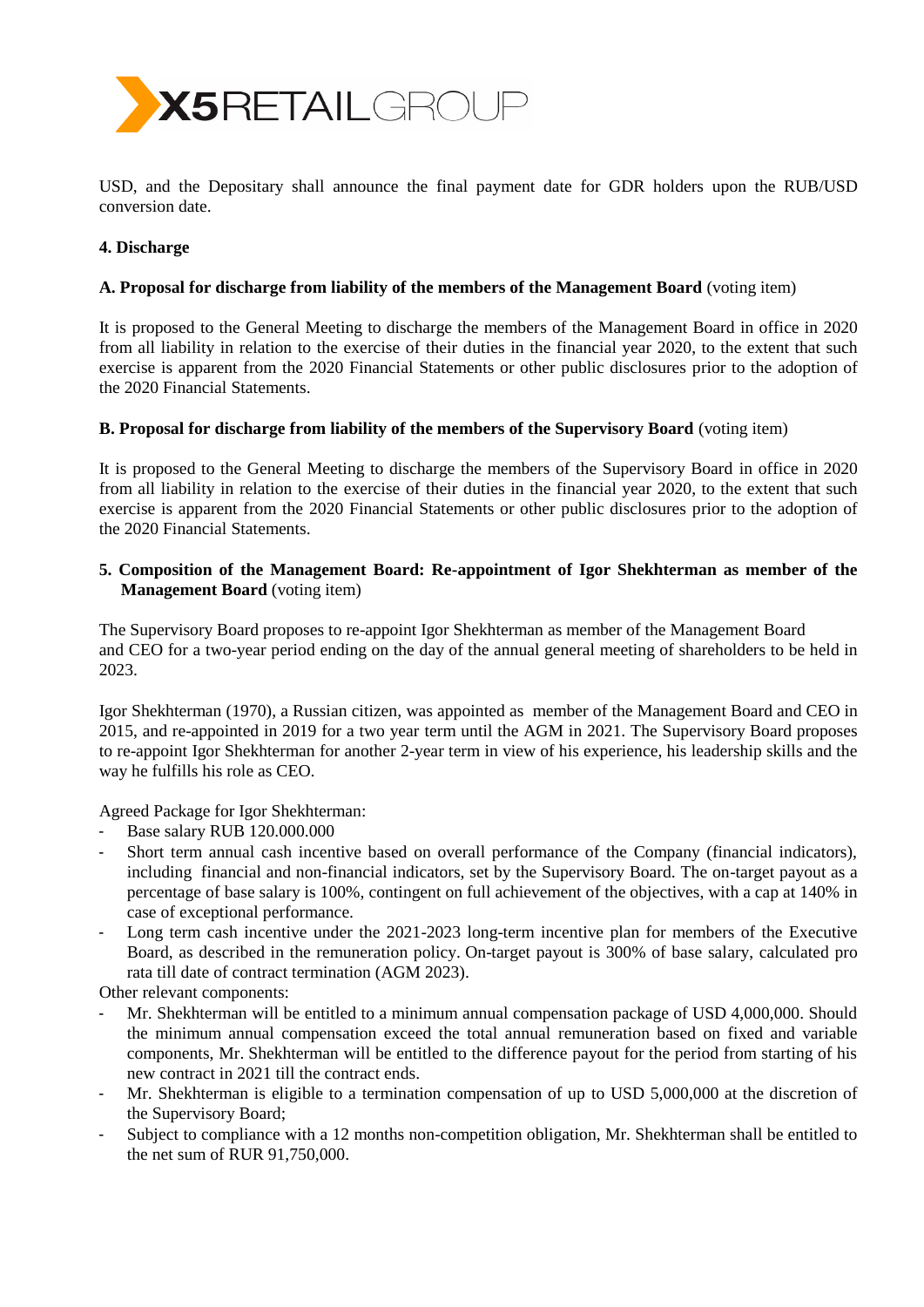

## **6. Remuneration of the Management Board: amendment of the remuneration policy for members of the Management Board** (voting item)

In May 2020 the General Meeting approved the remuneration policy for the Management Board, adjusted to ensure compliance with the revised EU Shareholders Rights Directive, following its implementation in Dutch law on December 1, 2019. This year, as described in the Remuneration Report on pages 167-175 of the 2020 Annual Report, the Supervisory Board proposes to extend the 2018-2020 long-term incentive programme and amend the remuneration policy for the Executive Board accordingly.

Similar to the 2018-2020 long-term incentive programme, performance under the new programme is calculated and cash awards are paid after a three year performance period, with a 50% deferred payout subject to maintaining achieved targets in the fourth year. This creates a focus on long-term goals throughout the program and provides an effective mechanism for motivating and retaining members of management who are critical to the ongoing success of the Company. Performance indicators under the program have one or three year vesting periods.

The new programme is designed to support the Company's goal of strengthening its leadership by enterprise value multiples and market share while focusing on revenue as well as margins to increase profitability and prudently managing capital spending and expenses. In addition, the proposed long-term incentive programme includes clearly defined ESG targets supporting the Company's sustainability strategy.

The entire remuneration policy with the proposed adjustments is part of the AGM convocation materials on the Company's website.

#### **7. Composition of the Supervisory Board**

#### **A. Re-appointment of Stephan DuCharme as member of the Supervisory Board** (voting item)

Under the rotation schedule of the Supervisory Board, Stephan DuCharme reaches his end of term as Supervisory Board member this year. The Supervisory Board proposes to appoint Stephan DuCharme for a new term ending on the day of the annual general meeting of shareholders to be held in 2023, which is the second year after the year of the re-appointment. This term is in line with the re-appointment terms as set in the Dutch Corporate Governance Code.

Stephan DuCharme, a dual US/German citizen (1964), is Managing Partner of L1 Retail, part of the LetterOne investment group. Stephan currently serves as Executive Chairman on the Board of Directors of Distribuidora Internacional de Alimentación (DIA) and also is a Board member of Holland & Barrett. Stephan has been Chairman of X5 Retail Group since the beginning of 2016, having previously served as Chief Executive Officer from July 2012 until November 2015 and as a non-executive member of X5's Supervisory Board beginning in 2008. Prior to X5, Stephan held senior management positions with Alfa Group, the European Bank for Reconstruction and Development and Salomon Brothers Inc. He graduated with distinction from the University of California at Berkeley and received an MBA from INSEAD.

Whilst Stephan DuCharme announced that, after more than 5 years, he steps down as Chairman, the Supervisory Board has taken the view that the interests of the Company and its shareholders are best served by retaining Stephan's experience for two additional years. Stephan DuCharme shall be succeeded as Chairman by Petr Demchenkov, currently Vice-Chairman of the Board.

Stephan DuCharme holds 133.852 GDRs in the Company.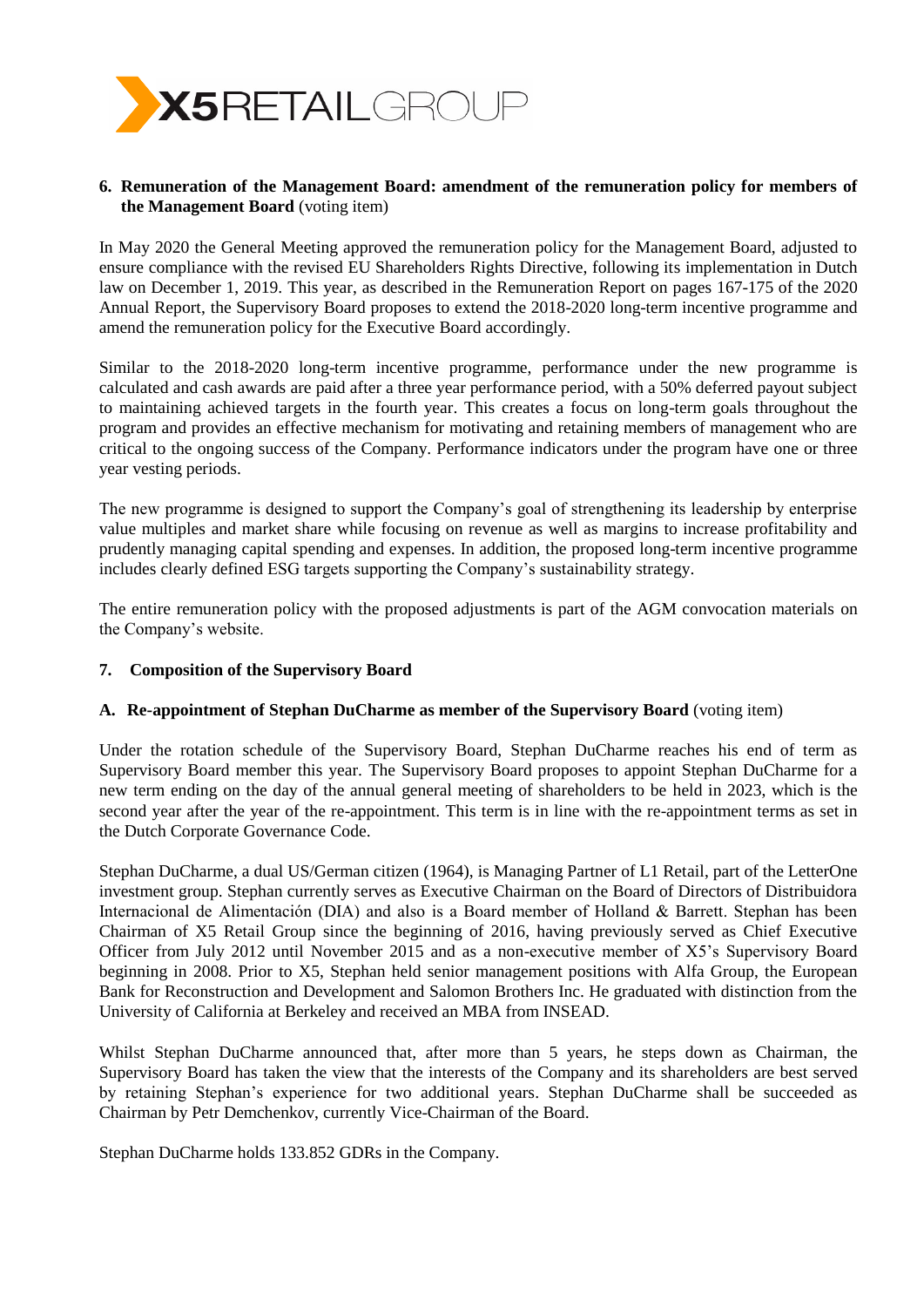

#### **B. Re-appointment of Mikhail Fridman as member of the Supervisory Board** (voting item)

Under the rotation schedule of the Supervisory Board, Mr. Fridman reaches his end of term as Supervisory Board member this year. Mr. Fridman is eligible for re-appointment. The Supervisory Board proposes to appoint Mr. Fridman for a new term ending on the day of the annual general meeting of shareholders to be held in 2024, which is the third year after the year of the re-appointment.

Mikhail Fridman, a dual Russian/Israeli citizen (1964), one of the original founders of Alfa Group Consortium, is Chairman of the Supervisory Board of Alfa Group Consortium, one of Russia's largest privately owned financial-industrial conglomerates. Mr. Fridman is also a member of the Supervisory Board of VEON, a member of the Board of Directors of Alfa Bank and а member of the Board of Directors at ABH Holdings. Mr Fridman is co-founder of LetterOne, an international investment business headquartered in Luxembourg. Mr Fridman is a member of the Board of the Russian Union of Industrialists and Entrepreneurs and of the International Advisory Board of the Council on Foreign Relations (USA). He graduated from the Moscow Institute of Steel and Alloys in 1986.

Mr. Fridman was appointed to the Supervisory Board of the Company in 2006, and re-appointed for a second, third and fourth term in, respectively, 2009, 2013 and 2017, in accordance with the Company's rotation schedule for members of the Supervisory Board. Subject to his reappointment for a fifth term, Mr. Fridman thus exceeds the maximum twelve year appointment term set out in the Dutch Corporate Governance Code.

Mr. Fridman is founder and chairman of the Alfa Group Consortium, which is currently the largest shareholder in X5 with a holding interest of 47.86%. X5 is committed to long-term value creation for all shareholders. The Company believes that it benefits from the long-term commitment of its large shareholders. The interests of Supervisory Board members who hold more than 10% of the shares are substantially aligned with those of X5 and the broad shareholder base. These Supervisory Board members generally have an involvement with the Company over the longer period and this in turn contributes to long-term value creation for X5 and all its shareholders.

#### **C. Appointment of Richard Brasher as member of the Supervisory Board** (voting item)

The Supervisory Board proposes to appoint Richard Brasher as member of the Supervisory Board for a term ending on the day of the annual general meeting of shareholders to be held in 2024, which is the third year after the year of the appointment.

Richard Brasher, a British national (1961), has an outstanding track record spanning 35 years in international retail, having joined Tesco in 1986 and having served as a director on the Tesco main board from 2004 to 2012. Richard subsequently joined Pick n Pay South Africa where he, as its CEO since 2013, has led the plan to restore the business to sustainable long-term growth. Richard has a BSc Hons degree in Food Technology at Reading University.

The Supervisory Board recommends to appoint Richard Brasher in view of his proven track record and leadership experience in the food retail industry, and his strong operational background with functional experience in different roles, including store operations, supply chain, category management, buying and private label, coupled with the ability to think strategically and take a long-term view. Richard Brasher has no shareholding in the Company.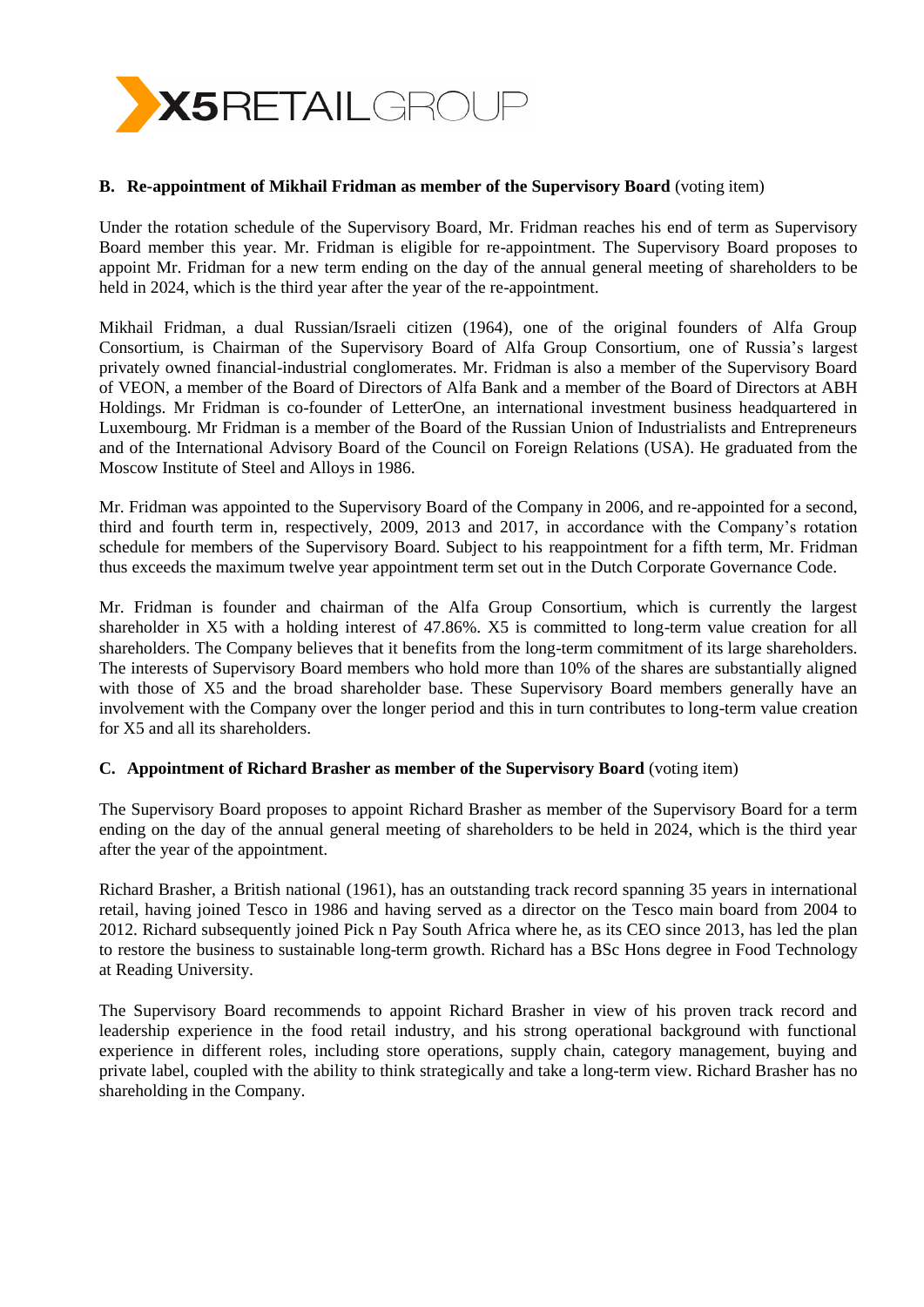

#### **D. Appointment of Alexander Tynkovan as member of the Supervisory Board** (voting item)

The Supervisory Board proposes to appoint Alexander Tynkovan as member of the Supervisory Board for a term ending on the day of the annual general meeting of shareholders to be held in 2024, which is the third year after the year of the appointment.

Alexander Tynkovan, a Russian national (1967), has a strong track record in the Russian retail industry. As one of the founding partners of M.Video (currently M.Video-Eldorado Group), the leading consumer electronics and home appliance retailer in the Russian Federation, Alexander currently serves as member of its Board and Head of its Strategy Committee, fostering digitalization and growing online presence. Furthermore, Alexander was recently appointed as non-executive Deputy Chairman of the Board of Fix Price Group Ltd., a Russia-based retail chain of discount variety value stores. Alexander previously served as member of the Supervisory Board of X5 Retail Group N.V., from 2008 to 2015. Alexander Tynkovan graduated summa cum laude from the Moscow Energy Institute, majoring in Aircraft Electric Equipment.

The Supervisory Board recommends to appoint Alexander Tynkovan in view of his proven track record and leadership experience in the Russian retail industry, his in-depth knowledge and experience in the fields of digitalization and e-commerce, and his knowledge of X5 having previously served as Supervisory Board member of the Company. Alexander Tynkovan has no shareholding in the Company.

#### **9. Shares**

## **A. Authorisation of the Management Board to issue new shares or grant rights to subscribe for shares, subject to the approval of the Supervisory Board** (voting item)

It is proposed to the General Meeting to authorize the Management Board for a period of 18 months from the date of this AGM, i.e. until and including 12 November 2022, to issue shares or grant rights to subscribe for shares, subject to the approval of the Supervisory Board. The authority to issue shares or to grant rights to acquire shares is intended for the issue of shares or the granting of rights to subscribe for shares in respect of the Company's share-based compensation plans and to provide the possibility to react in a timely and flexible manner in respect of the financing of the Company. Resolutions to issue shares or grant rights to subscribe for shares are subject to Supervisory Board approval. This proposal is made in accordance with article 6 paragraph 1 of the Articles of Association and article 2:96 of the Dutch Civil Code. In accordance with current corporate governance practices the proposal is limited to a period of 18 months from the date of this AGM, i.e. until and including 12 November 2022, and to a maximum of 10% of the issued share capital. This authorisation also applies to the issue of new GDRs, or rights to subscribe for new GDRs. One GDR represents 0.25 share of the Company. When this authorization shall be approved, the current authorization shall no longer be utilized.

#### **B. Authorisation of the Management Board to restrict or exclude the pre-emptive rights upon issue of new shares or granting of rights to subscribe for shares, subject to the approval of the Supervisory Board** (voting item)

It is proposed to the General Meeting to authorize the Management Board for a period of 18 months from the date of this AGM, i.e. until and including 12 November 2022, to restrict or exclude, subject to the approval of the Supervisory Board, pre-emptive rights in relation to the issue of shares or the granting of rights to subscribe for shares. This proposal is made in accordance with article 7 paragraph 3 of the Articles of Association and article 2:96a of the Dutch Civil Code. In accordance with the proposal under agenda item 9, this proposal is limited to a period of 18 months from the date of this AGM and until and including 12 November 2022. Pursuant to the Articles of Association, if less than 50% of the issued and outstanding capital is represented, this proposal can only be adopted by a majority of at least two-thirds of the votes cast.